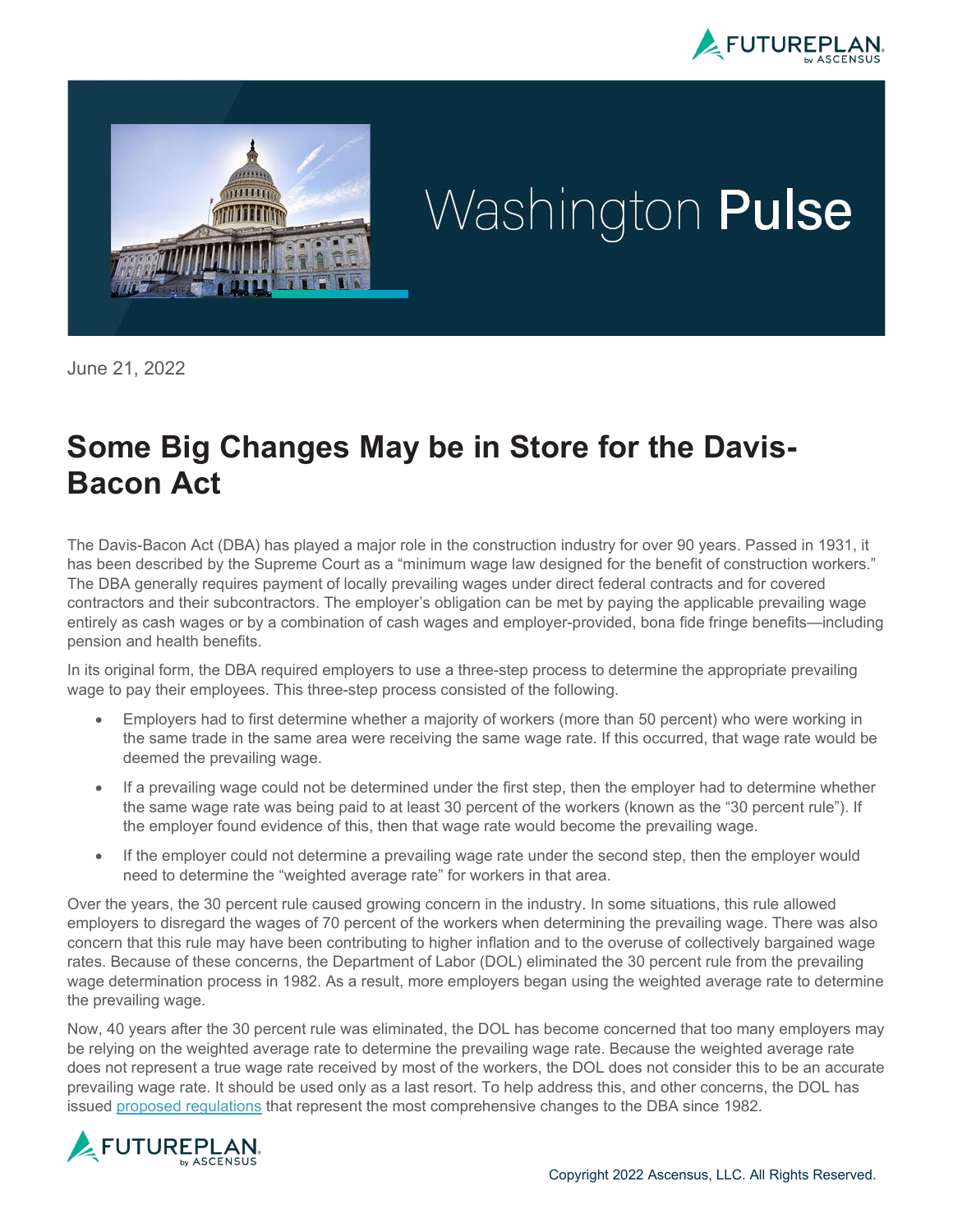## **Overview of Proposed Changes**

As proposed, the regulations would amend the DBA rules to update wage rate determinations, update the prevailing wage system, modify definitions, strengthen anti-retaliation provisions, and enhance enforcement. The regulations would also modernize communication procedures by using email addresses and websites to contact the DOL or to access information.

- **Prevailing Wage Rate Determinations:** To address the overuse of weighted average rates, the proposed regulations would re-introduce the 30 percent rule to determine prevailing wages. As previously mentioned, the two-step process requires the use of either the wage rate effective for a majority of the workforce or the weighted average rate. The 30 percent rule would require employers to use the wage rate effective for at least 30 percent of workers before they could use the weighted average rate.
- **Prevailing Wage System:** To help increase workers' wages, the proposed regulations would change procedures to ensure quicker updates to the prevailing wage rate as actual wages increase. In particular, the rule would adopt state and local wage determinations; reduce the need for conformances, which add or identify wage rates and fringe benefit rates for certain employee classifications; and modify the mechanism to update noncollectively bargained prevailing wages.
- **Modified Definitions:** The proposed regulations would expand the term "building or work" to include work that does not involve construction, such as installation. The term "Employee" would be expanded to include any individual that works at the site and that is indirectly paid, regardless of whether the worker is covered by the contract or required wage rates. This definition would include those outside the common-law employee/employer relationship.
- **Anti-Retaliation and Enforcement:** The proposed regulations would effectuate certain contractual provisions omitted by operation of law to expedite enforcement efforts and to ensure timely payment of back wages. In addition, the rule would include new anti-retaliation provisions in contracts to permit employees to raise concerns related to payment practices. Finally, the rule would clarify and strengthen cross-withholding procedures to permit a government agency to withhold payment to a contractor or a controlled entity that fails to comply with the prevailing wage requirements.

#### **Retirement Provisions**

- **Rate of Contribution or Cost for Fringe Benefits:** The proposed regulations would require contractors to annualize (i.e., determine the hourly rate of contribution that is creditable towards a contractor's prevailing wage obligation) all fringe benefit contributions, including for "defined contribution pension plans (DCPPs)" to determine the hourly equivalent for which they can take a credit against the fringe benefit obligation. An exception to the annualization requirement would apply if
	- the benefit provided is not continuous in nature,
	- o the benefit does not compensate both private and public work, and
	- $\circ$  the plan provides for immediate participation and essentially immediate vesting.

The DOL takes the position that DCPPs are "not continuous in nature" because "the benefits are not available until a worker's retirement." The DOL is maintaining its existing position that "a plan will generally be considered to have essentially immediate vesting if the benefits vest after a worker works 500 or fewer hours."

To receive the exception, "contractors and other interested parties" (i.e., plan administrators, contractors, or their representatives) must submit a written exception request to the DOL's Wage and Hour Division Administrator through the DOL's Division of Government Contracts Enforcement.

The proposed regulations would provide a grace period for existing fringe benefit plans, including DCPPs that have immediate participation and immediate vesting, with an existing annualization exception. These plans may continue to rely on their existing exception until the earlier of 1) requesting and receiving an exception under the new regulation, or 2) 18 months from the regulation's effective date.

#### **Health and Welfare Provisions**